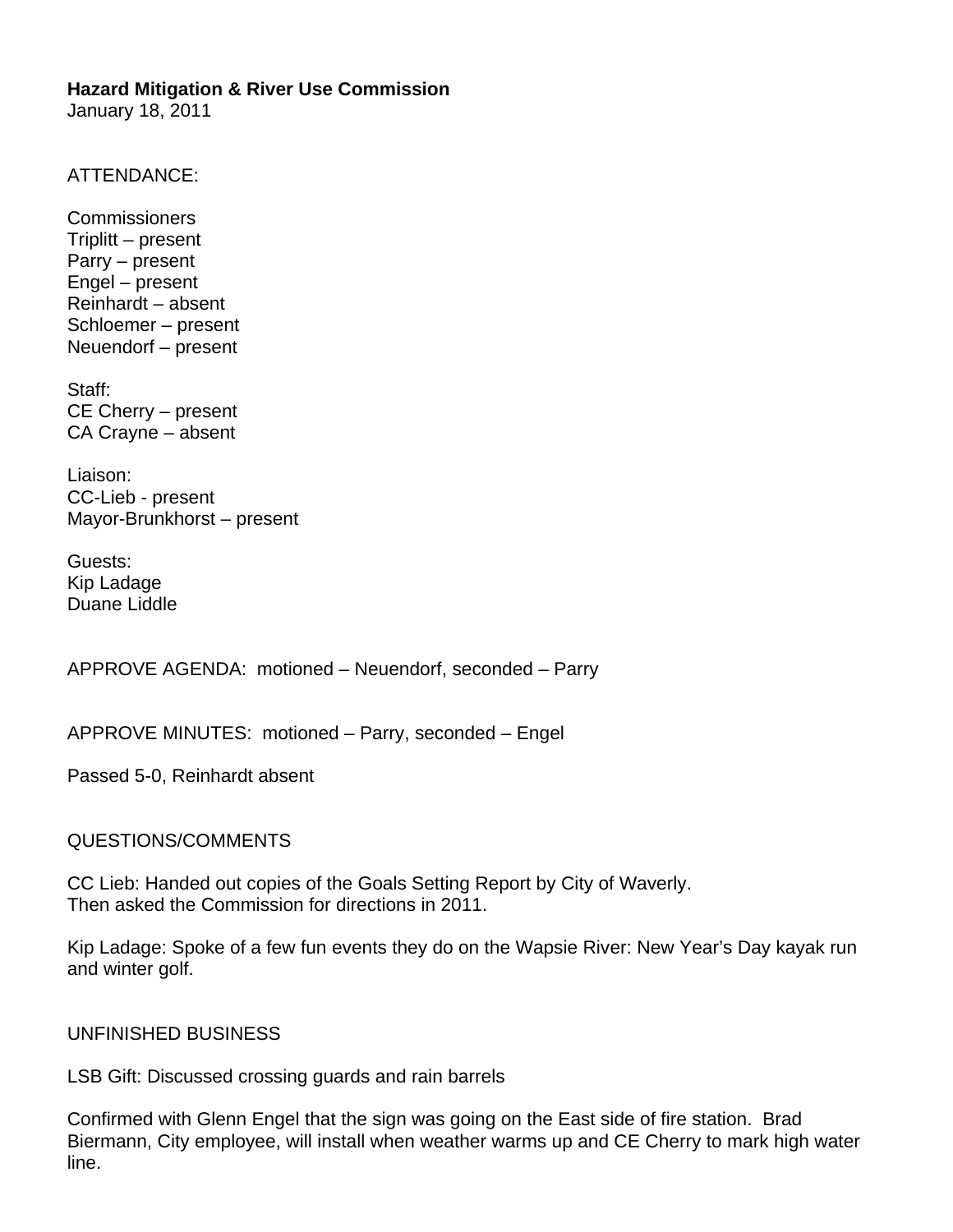Ladage: Asked about a formal ceremony. None wanted by Commission.

CE Cherry: Was asked to get prices for crossing guards.

## NEW BUSINESS

Schloemer appointed secretary pro-tem, for January 18<sup>th</sup> meeting, replacement will be named later.

Replacements for Monty Gritzner : Deb Turnball or Joe Bagelmann were offered as choices.

Mayor: Informed Commission replacement should be female to stay in compliance with 2012 gender equity laws.

Goals & Priorities:

Reviewed 2010 goals – see May  $10^{th}$ , 2010 minutes for top 6

Engel: Asked for a flood response test run, 2-4 hours max. scaled down version.

Ladage: CERT trainees could help.

Parry: Asked if City employees were aware of the plan.

CE Cherry: Responded – yes.

Parry: Concerned with the notification process.

CE Cherry: Code red system up & running.

Mayor: To speak with CA Crayne to co-ordinate test.

CC Lieb: We have to let people know what has been done in the last 2 years.

2011 Goals:

- 1. Review action plan and test it.
- 2. Strong attendance at Water Shed meetings
- 3. Get money for rain barrels
- 4. River use development
- 5. Complete crossing guards and dam updates
- 6. Work closely with river development commissions
- 7. Present information to City council to get needed funds.

Mayor: Will speak with Dr. Main to act as conduit to river use meetings.

Flood Awareness Week: March 14-18

Triplitt: Suggested open house in lieu of regular commission meeting for March 15<sup>th</sup>.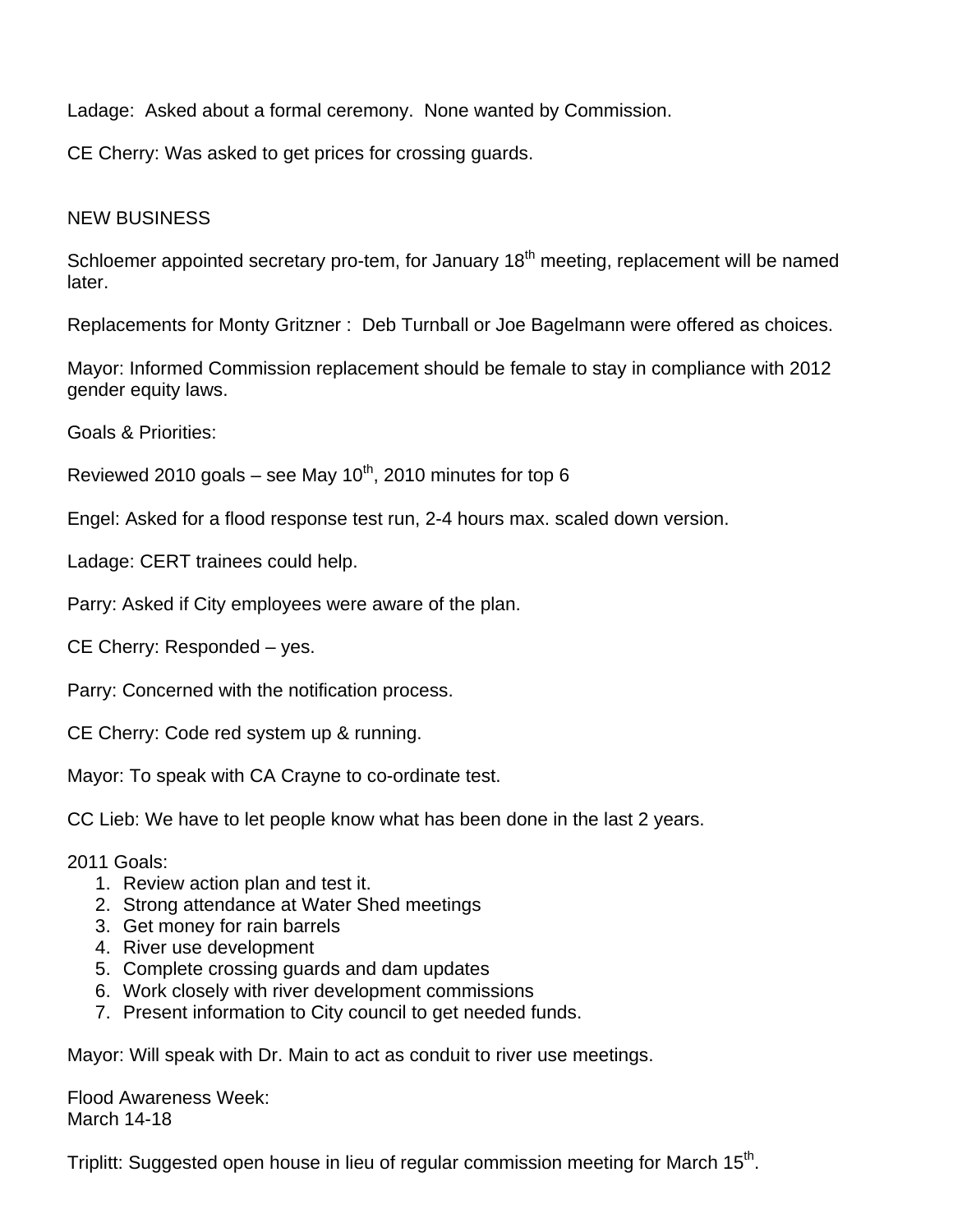Activities planned: Open House at Civic Center Dam updates SE Flood Study update Advertise rain barrels

TABLED ITEMS: none

PROJECT STATUS REPORTS

Dam Reconstruction: CE Cherry: Updated dam progress – included work on mechanical room – first concrete pour scheduled for week of January 25<sup>th</sup>.

Encouraged contractors to look at 6 to 7 day work week to get caught up.

SE Flood Study:  $2^{nd}$  public open house scheduled for Feb. 22, 2011 at Civic Center 4:30 – 6:30 p.m.

CE Cherry: Asked for ground level views on the barricades.

Dry Run Creek:

CE Cherry: Informed Commission on status on Federal grant monies for improvements. There will be none, as cost exceeds benefits

Engel: Asked about future plans for dry run.

CE Cherry: There is a well documented plan.

Neuendorf: Asked if Council had incentives to fund improvements to dry run?

CC Lieb: Suggested perhaps smaller portions of the dry run to be improved as monies became available.

CE Cherry: All monies would have to be local, Federal money on levee available for homes in flood plain.

Engel: Retention ponds?

Parry: What about pooling?

CC Lieb: May have to re-evaluate the dry run in the fall after the dam reconstruction.

Concluded: If no Dry Run Creek improvements, the number of homes removed from flood plain would drop by approximately 20% from previous forecasts.

River Gauges: Ladage: All gauges in place.